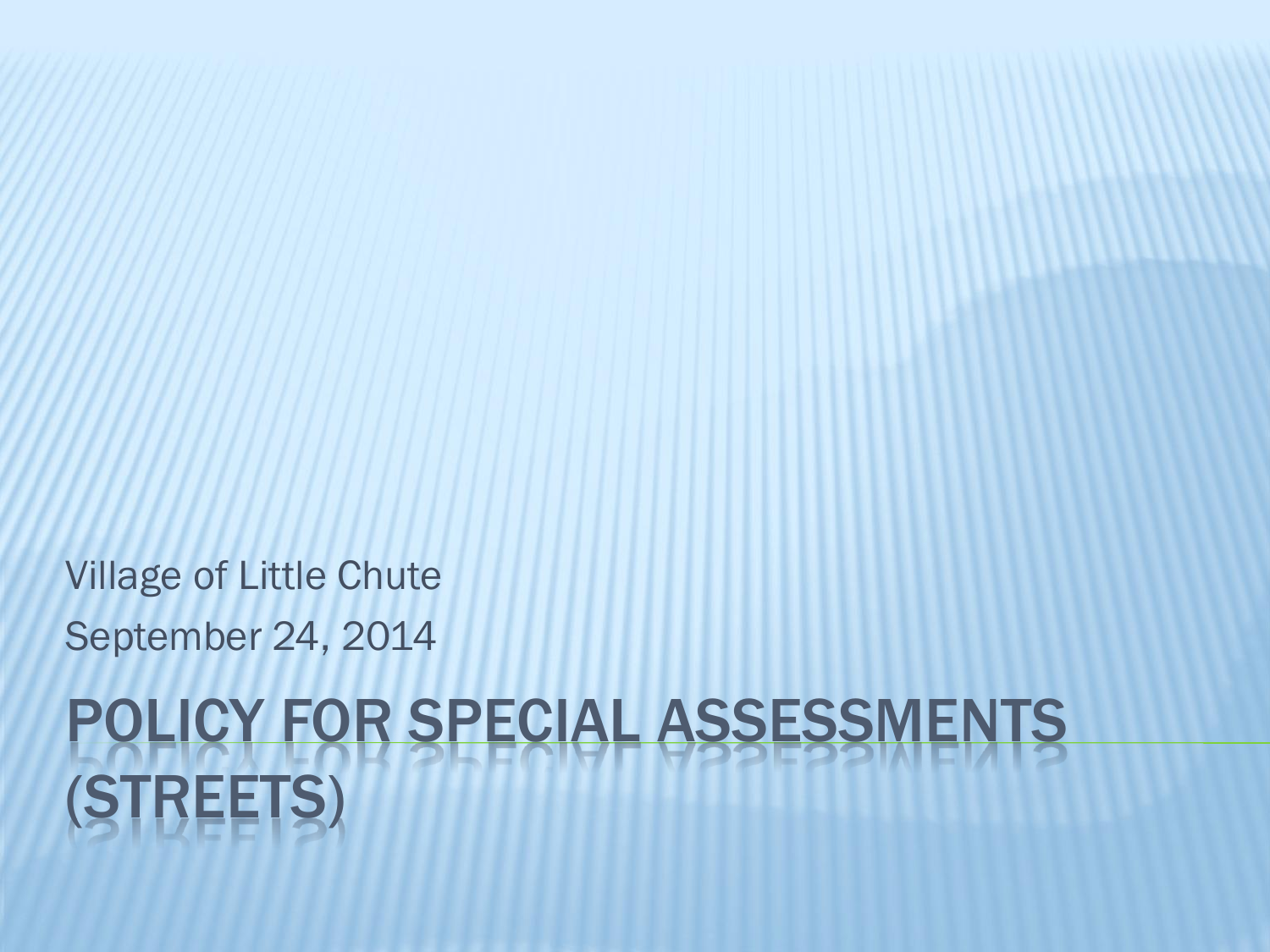## PRESENTATION OUTLINE

- What is a special assessment?
- Special assessment terminology
- Current policy overview
- **\* How are special assessments calculated?**
- **\* Historical street reconstruction (15 years)**
- Life cycle plan
- Financial overview of special assessments
- Conclusion & Questions
	- + FAQ Handout available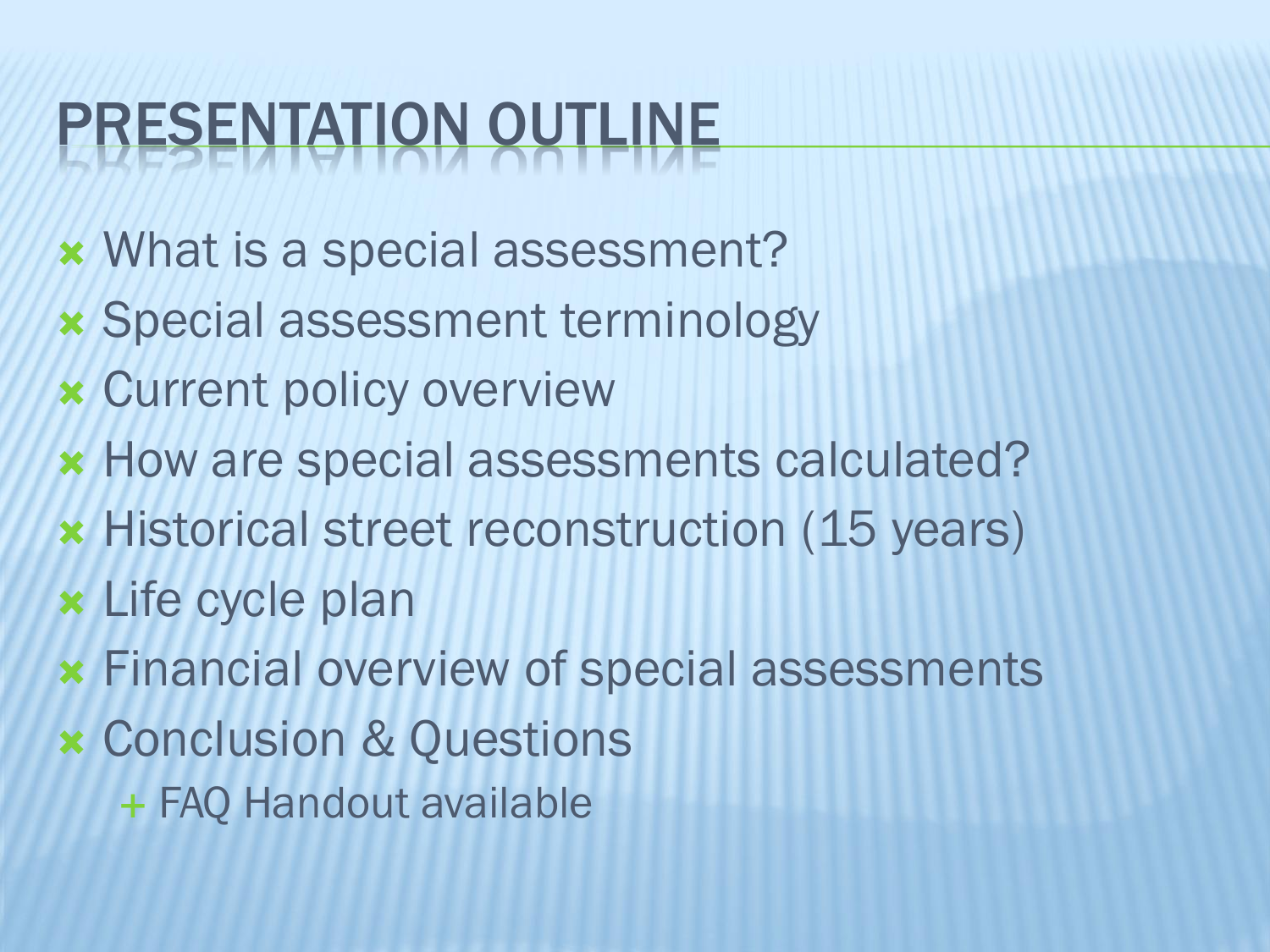#### WHAT IS A SPECIAL ASSESSMENT?

- A special assessment is a charge to property owners that benefit from a specific infrastructure improvement project.
	- + Properties benefit from the access to a functioning, safe roadway
	- Calculated in lineal feet of frontage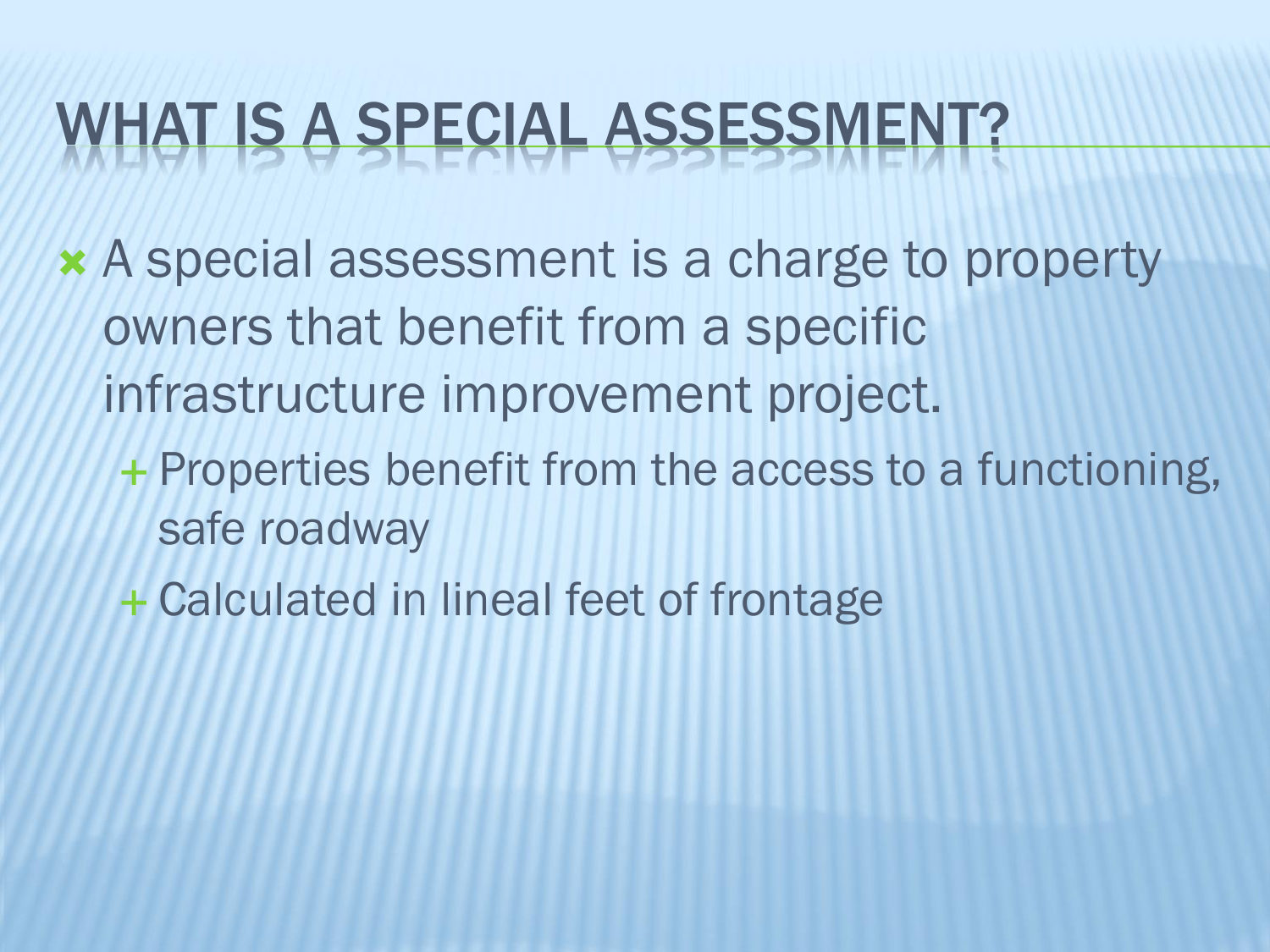#### SPECIAL ASSESSMENT TERMINOLOGY

- **\*** Rural road: A road with a cross-section basically consisting of a paved surface, grass or gravel shoulders, and swales or ditches for drainage, with the general absence of curb and gutter. These roads do not meet the general standards of a Village Street.
- **\*** Urban street: A street meeting the general design requirements for a Village street, including curb, gutter and storm sewers.
- **\* New street:** New streets include reconstructed gravel and rural roads and streets receiving their first permanent surface.
- **\*** Reconstructed streets: Existing streets which meet the general design requirements of a Village street including a permanent surface, curb and gutter, and storm sewers for drainage. Reconstruction would involve the removal and replacement of the curb and gutter and pavement.

CONTINUED….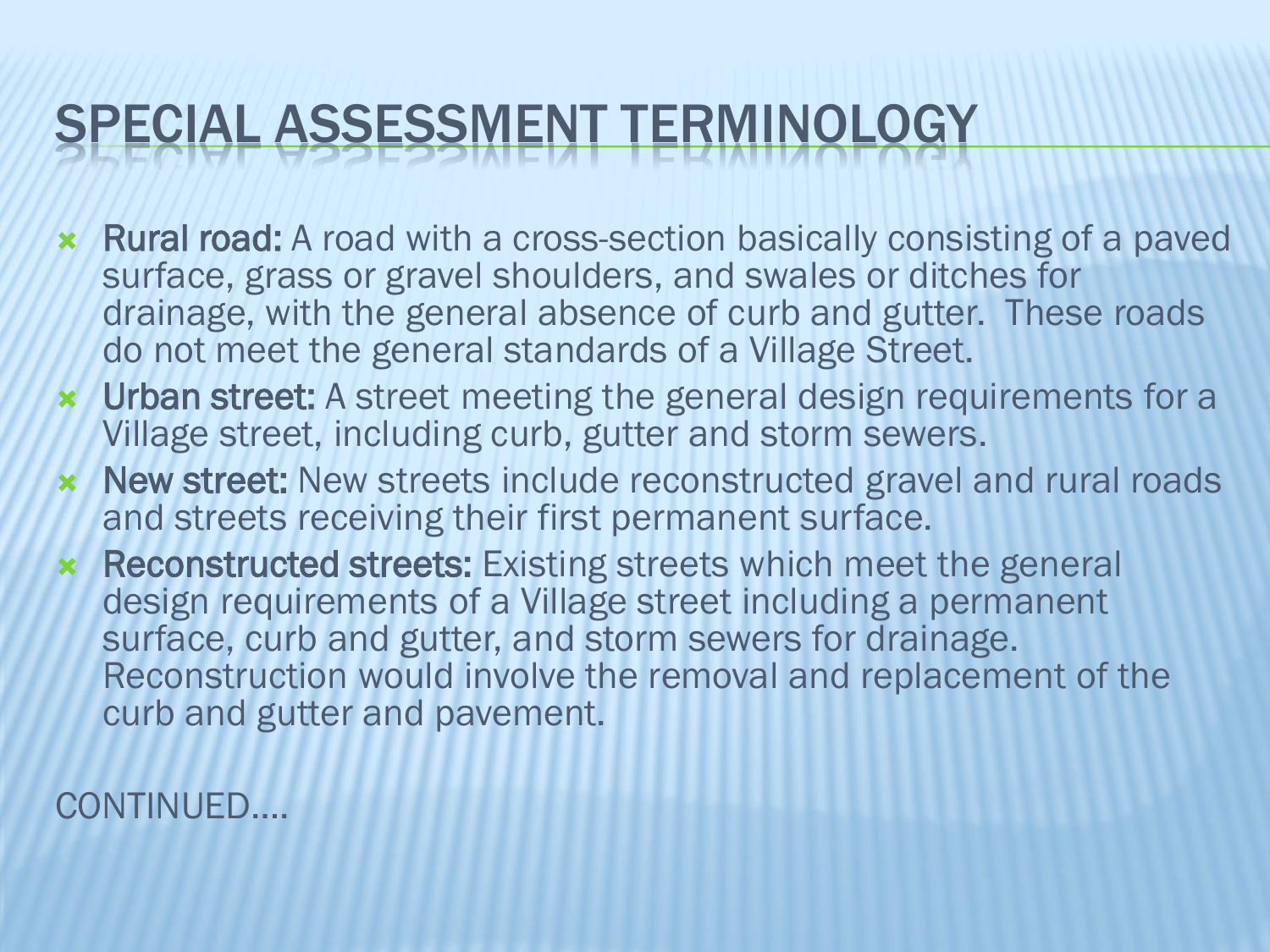#### SPECIAL ASSESSMENT TERMINOLOGY CONTINUED

- Actual costs: What the Village pays the contractor in labor, material and equipment – ONLY for Asphalt
- Assessable costs: Assessment items include administrative fees (project management, survey and inspection), notifications, concrete, curb and gutter, cutting, grading, seed and mulch and terrace restoration.
- Assessed at %: Percentage of the assessable costs charged to property owners – ONLY for Asphalt
- Assessable frontage: Property that abuts the public right-of-way
- Corner Lot Credit: Corner lot receives a 25 foot credit per side paved.
- Minimum front footage: All lots have a minimum of 40', with the exception of corner lots and adjoining lots under the same ownership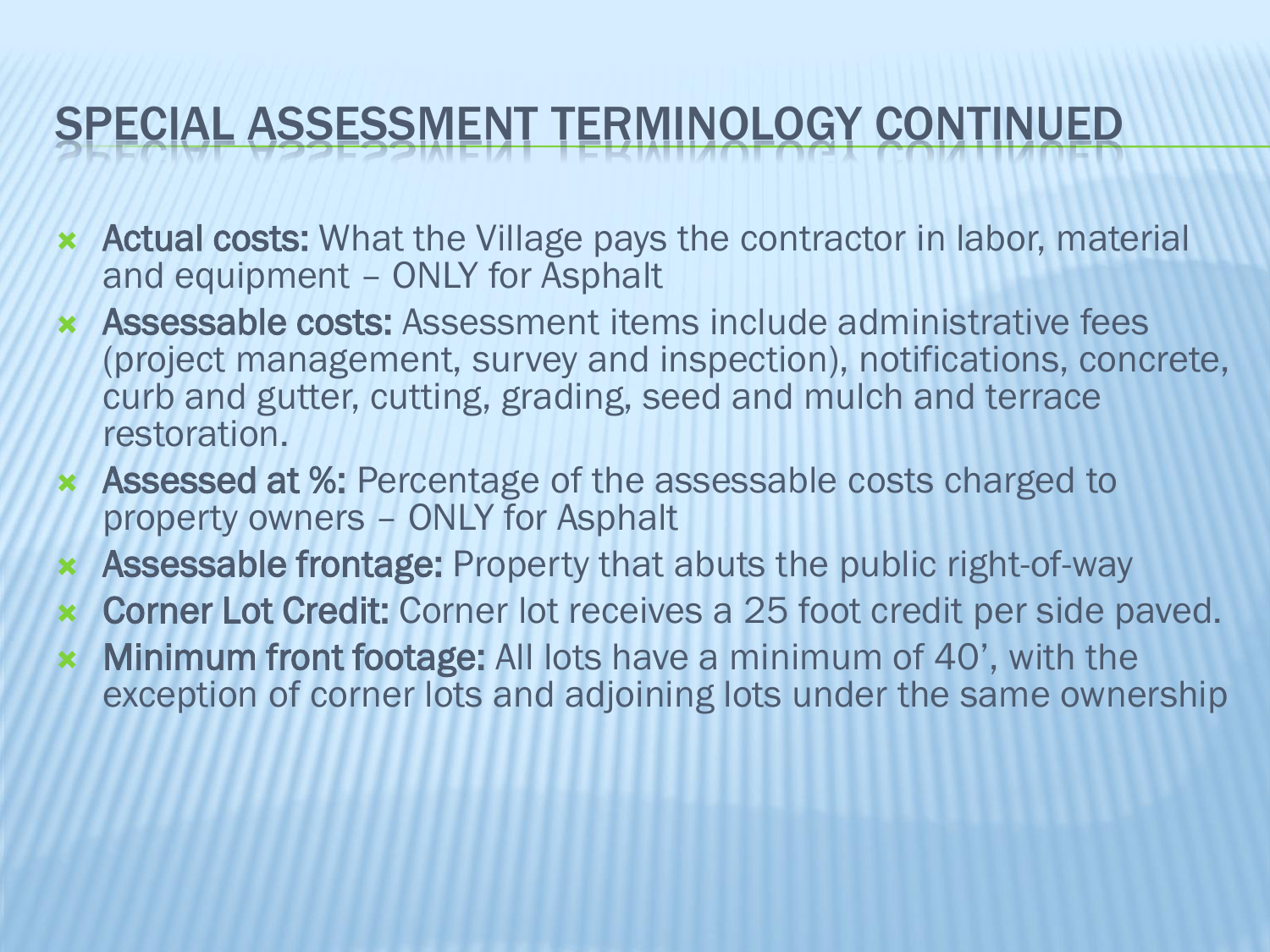## CURRENT POLICY OVERVIEW

- The current street assessment policy was adopted 12/05/2007, incrementally amended since.
- The Village's policy goal is to spread the costs of reconstruction to all property owners in a equitable manner, including tax exempt entities.
- Ensures that the Village has a revenue stream to offset borrowing for reconstruction
- **x Rate chart: PDF of Policy**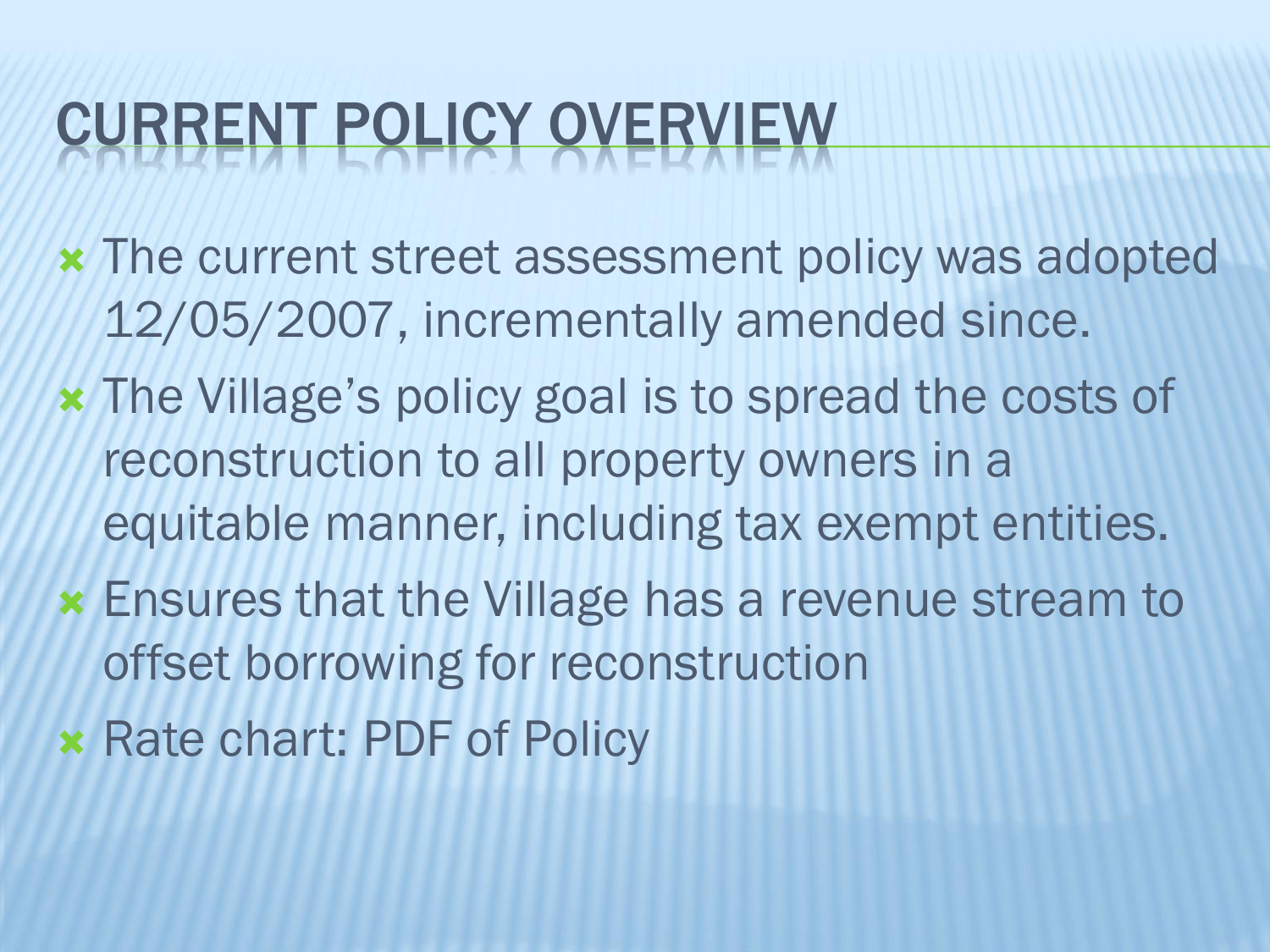#### STREET ASSESSMENT EXAMPLE

Concrete Example: frontage x rate

 75 feet of frontage x \$107.46 = \$8,059.50 (based on 2014 rate at the 38'/39' street width)

- Asphalt Example: Assessable costs/total frontage x 35% (70%/30%)
	- Actual cost of \$700k(x70%)/10,000 feet of frontage = \$49 rate per foot
	- $+75$  feet of frontage = \$3,675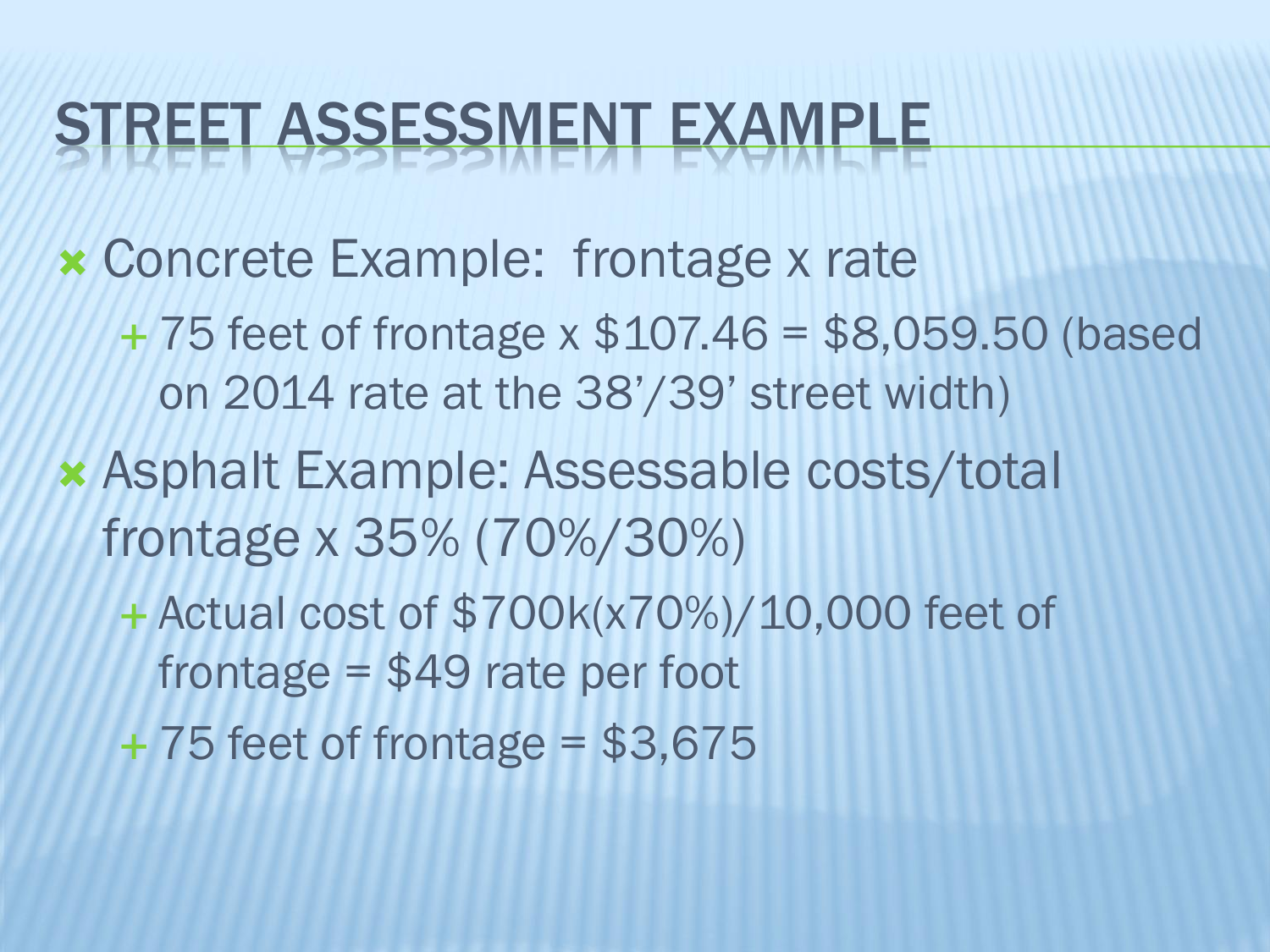#### STREET RECONSTRUCTION: 2000 - 2014

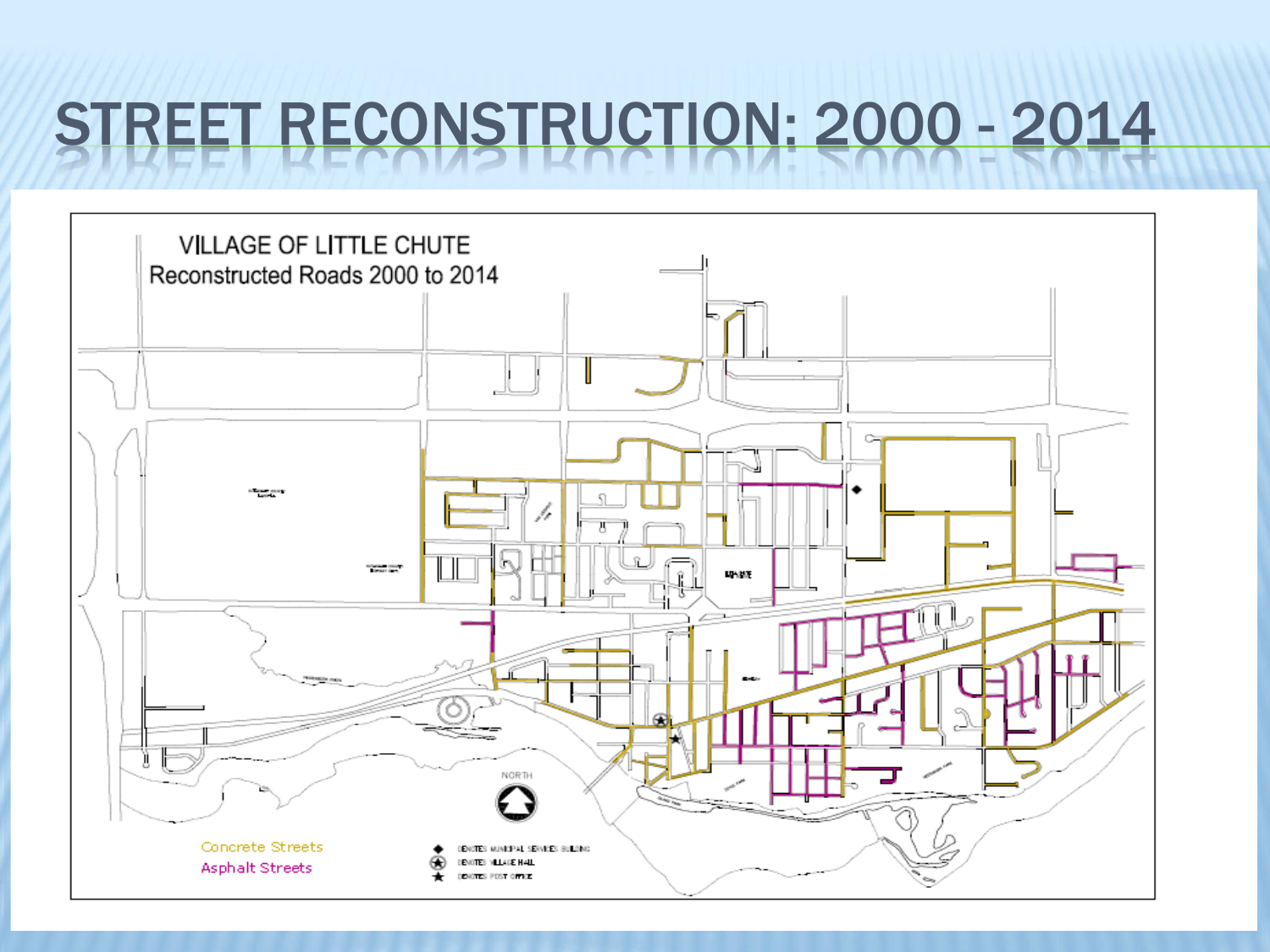## LIFECYCLE OF VILLAGE STREETS

- The Village of Little Chute has 55 miles of locally controlled streets (290,400 feet)
- \* On average, the trade associations predict that asphalt will last 20 years and concrete 35-40 years
- \* The Village of Little Chute strives to maintain asphalt to 25 years and concrete to 50 years through dedicated maintenance and upkeep
- Overall goal to achieve service life: 8,560 lineal feet of street
- Recent reconstruction data (assessable lineal feet):
	- 2014: 9,384 feet concrete
	- 2013: 14,006 feet concrete / 6,580 Asphalt
	- 2012: 7,861 feet concrete
	- 2011: 7,183 feet concrete
	- 2010: 2,275 feet concrete
	- 2009: 319 feet concrete
	- 2008: 10,641 feet concrete
	- 2007: 8,682 feet asphalt
	- 2006: 11,197 feet concrete
	- 2005: 26,968 feet asphalt
	- 10 year average: 13,510 lineal assessable feet (Which is different than lineal feet of street)
- PASER: How streets identified for future work.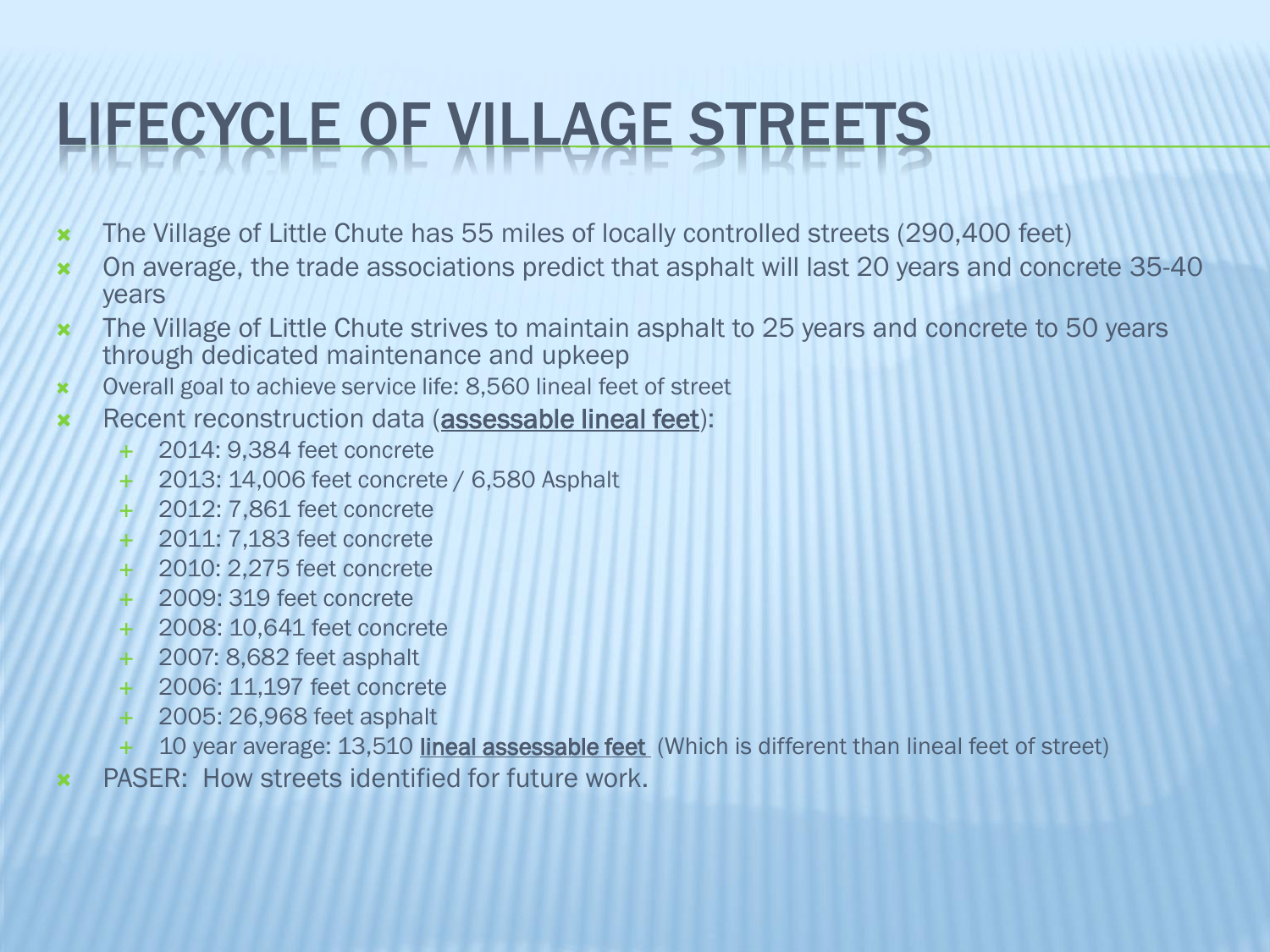## FINANCIAL OVERVIEW

- Past ten years, the Village has assessed \$6.3M
- **\* Remaining to be collected is \$2.2M**
- Village offers
	- + 10 year repayment, with no justification
	- + Interest rate set at bond rate plus .5% 2014 is 2.5%
	- + Payments accepted monthly, quarterly, or annually
	- + No prepayment penalty
- CIP: 5 Year plan using PASER data
- General Transportation Aids (GTA)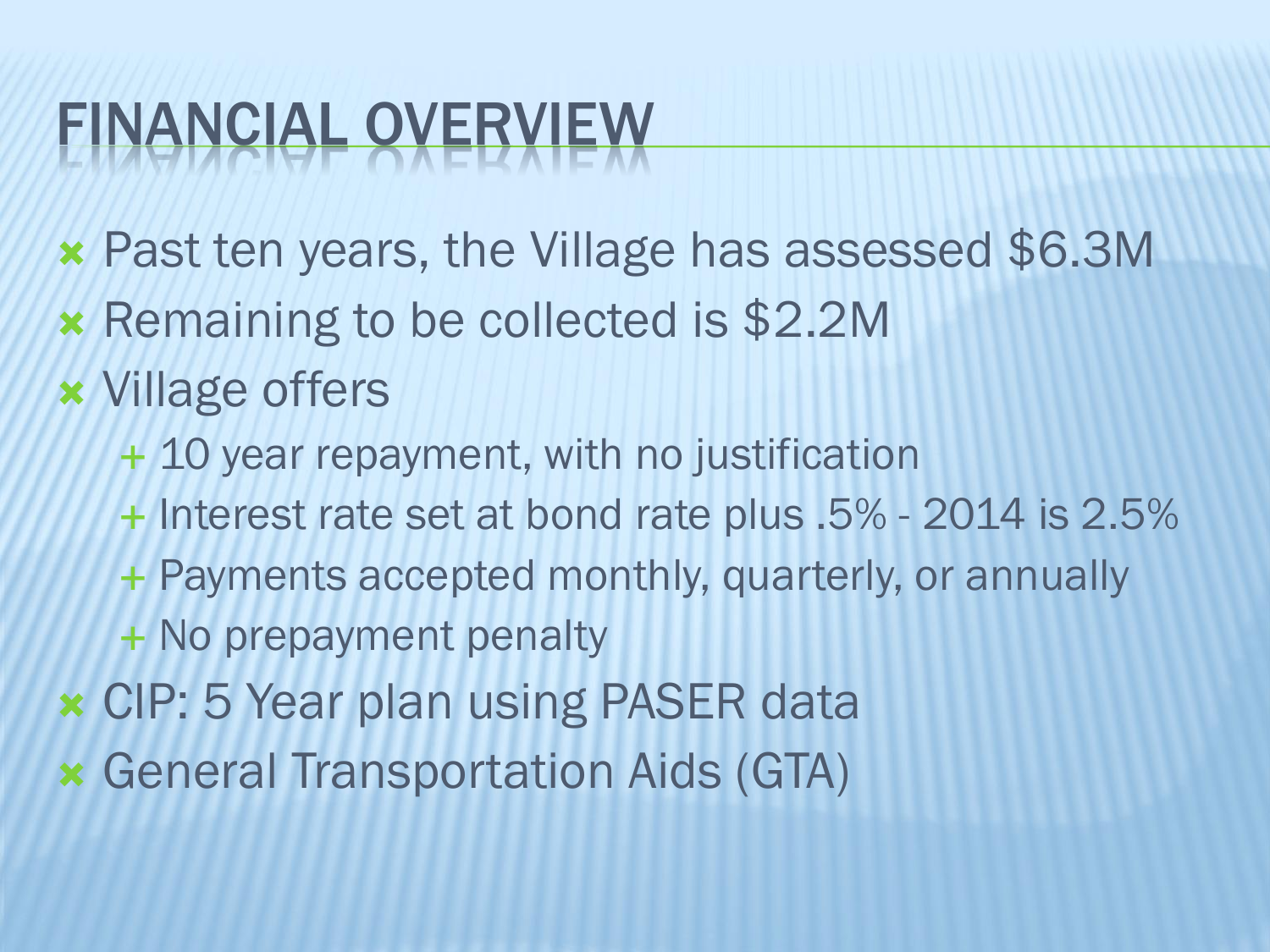#### CURRENT STREETS ASSESSED

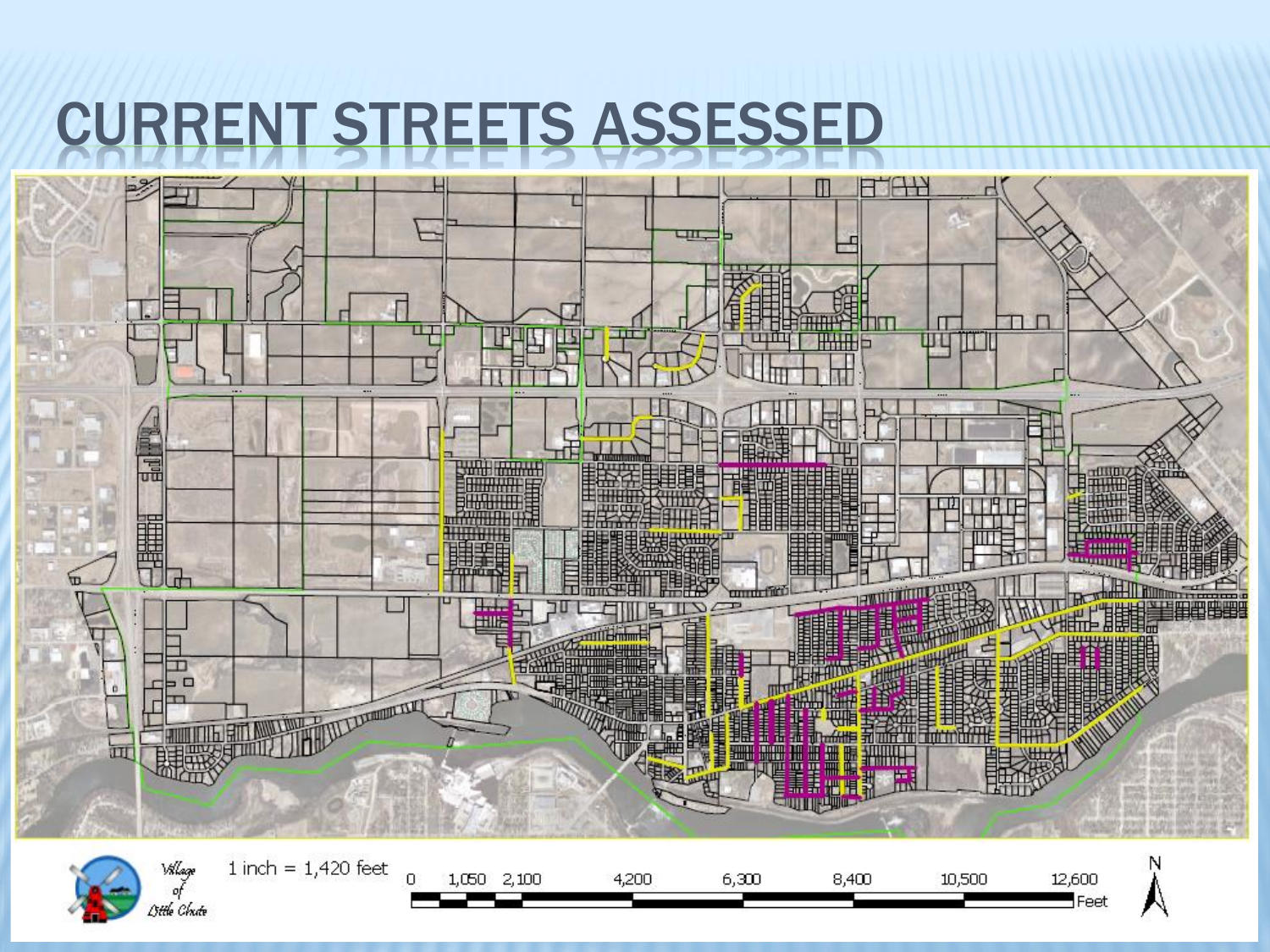# NEXT STEPS

- Village Board and staff welcome comments
- Village Clerk will accept comments through October 29<sup>th</sup> in person, in writing or via email (laurie@littlechutewi.org)
- Based upon feedback, Village staff will provide a follow-up presentation on alternatives
- PDFs of presentation and maps will be available on Village Website